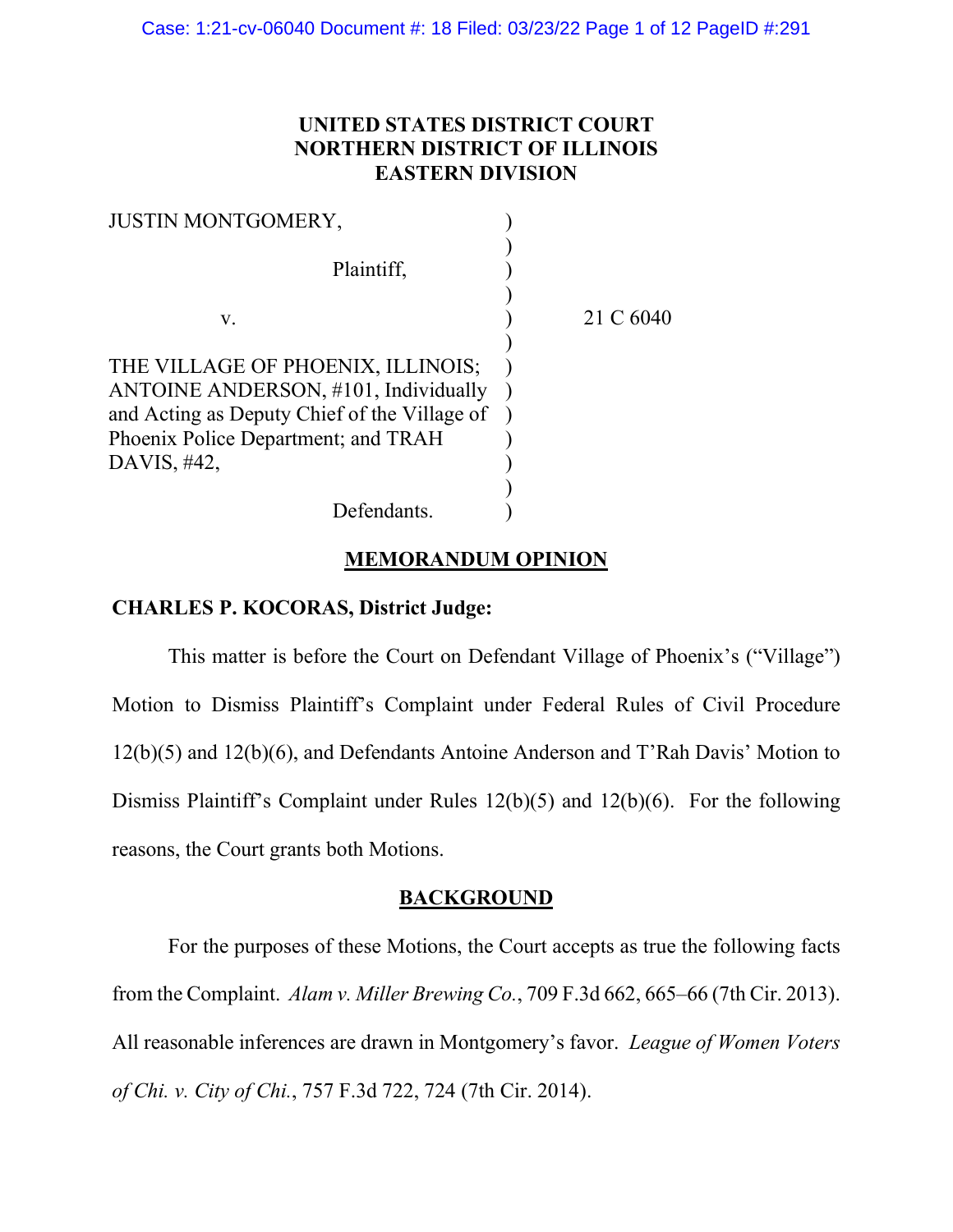### Case: 1:21-cv-06040 Document #: 18 Filed: 03/23/22 Page 2 of 12 PageID #:292

On the evening of March 5, 2020, while on duty in the Village of Phoenix, Illinois, Officer Jarret Snowden of the Phoenix Police Department ("Phoenix PD") heard an Illinois State Police alert to locate a white Dodge that was alleged to have eluded police not far from the gas station where Snowden was parked. Shortly thereafter, Montgomery, driving a White Dodge Challenger, drove by Snowden and pulled into the gas station. Snowden followed Montgomery's vehicle into the gas station and parked his patrol car behind Montgomery's vehicle. At about that same time, an unmarked Phoenix PD SUV, driven by Defendant Anderson, pulled into the gas station and parked in front of Montgomery's vehicle. No officer issued commands to Montgomery or indicated in any way Montgomery was the reason for the police presence at the gas station.

As Montgomery backed up so he could drive around the SUV, his vehicle inadvertently hit Snowden's patrol car. Neither vehicle sustained any damage. As Montgomery began to drive around the SUV, Defendant Officers Anderson and Davis jumped out of the car and, without any warning, began shooting at the windows of Montgomery's vehicle. Montgomery, fearing for his life, accelerated around the SUV and on to the street. Anderson and Davis continued shooting at Montgomery, striking him in the arm, abdomen, and hip. They also shot out the tires on Montgomery's vehicle. Montgomery drove to his grandmother's house where he was later taken to a hospital by ambulance.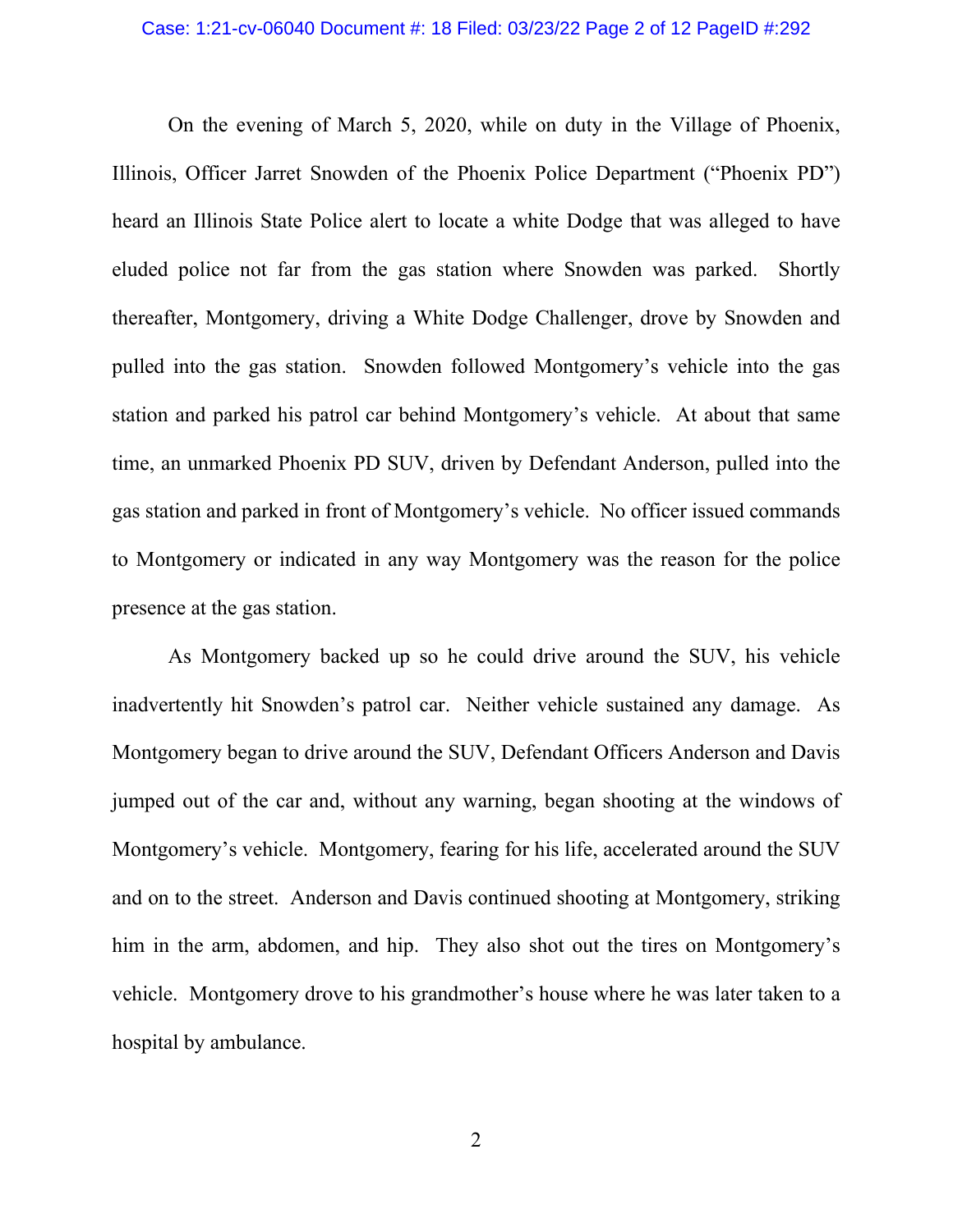#### Case: 1:21-cv-06040 Document #: 18 Filed: 03/23/22 Page 3 of 12 PageID #:293

On March 2, 2021, Montgomery filed an eight-count Complaint against Anderson, Davis, and the Village in the Law Division of the Circuit Court of Cook County, Illinois. Against Anderson, Montgomery brings state law claims for negligence (Count I) and willful and wanton conduct (Count II). He also brings a state law claim for willful and wanton conduct against Davis (Count III). Count IV is a state law claim entitled "Concerted Action of Village of Phoenix Police Officers [Anderson and Davis]." Against the Village, Montgomery brings state law claims for negligence and willful and wanton misconduct (Count V) and negligent hiring (Count VI). In Count VII, Montgomery brings what purports to be a *Monell* claim against the Village. Finally, in Count VIII, Montgomery brings a claim under 42 U.S.C. § 1983 against the Defendant Officers for violations of his Fourth Amendment rights.

Montgomery says he mailed certified letters containing the Complaint to each Defendant on March 6, 2021. Montgomery, however, did not formally serve the Village with Summons and Complaint until October 29, 2021, and Defendants Anderson and Davis until October 28, 2021, and November 4, 2021, respectively. Defendants timely removed Montgomery's case to this Court on November 12, 2021.

The Defendant Officers now move to dismiss Montgomery's Complaint in its entirety under Rule 12(b)(5) for insufficient service of process or, alternatively, to dismiss Count I against Defendant Anderson under Rule 12(b)(6) for failure to state a claim. The Village also moves to dismiss Montgomery's Complaint under Rule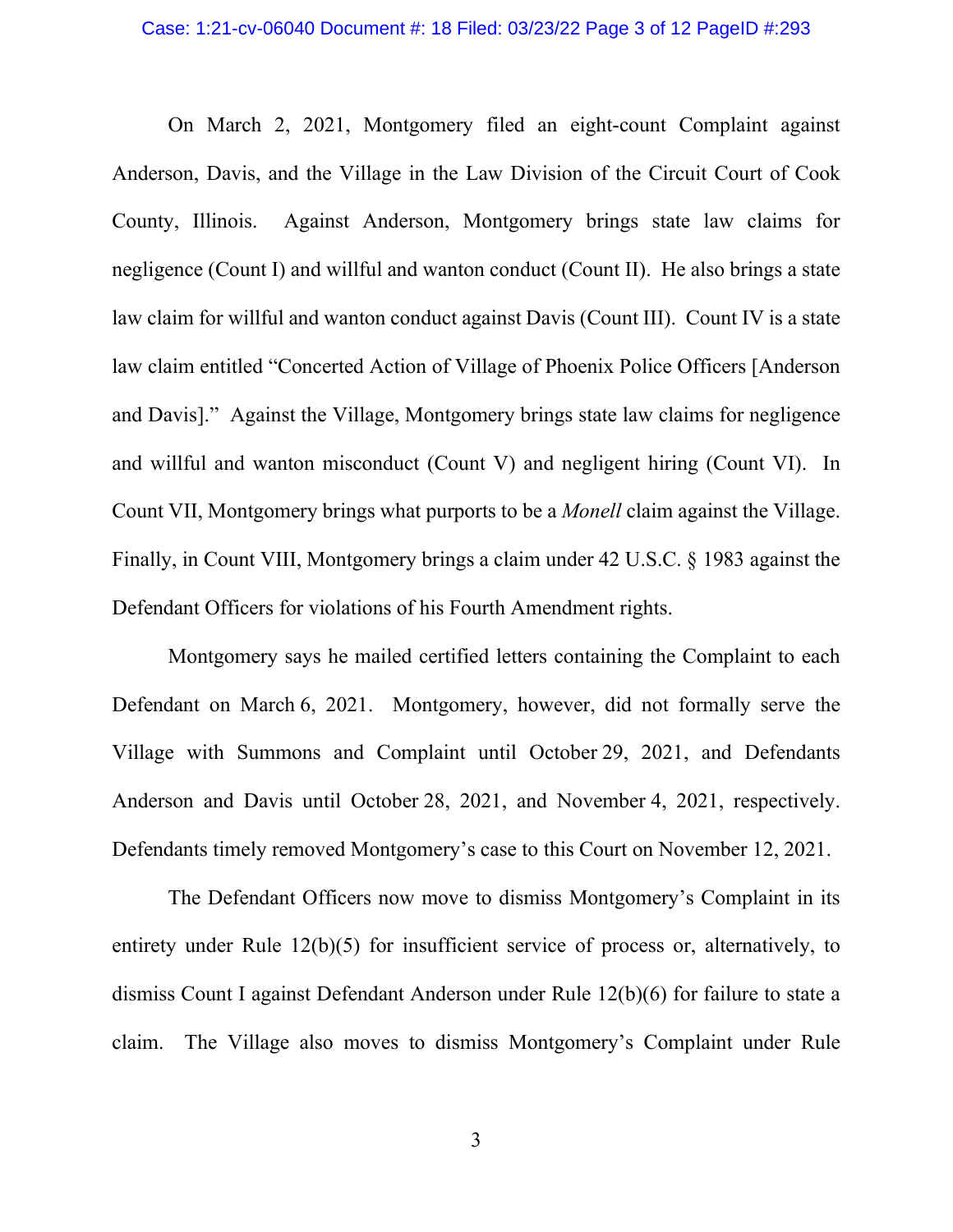$12(b)(5)$  $12(b)(5)$  or, alternatively, to dismiss Counts V, VI<sup>1</sup>, and VII against it under Rule  $12(b)(6)$ .

### **LEGAL STANDARD**

Under Rule 12(b)(5), a defendant may move to dismiss a complaint based on insufficient process. *See Cardenas v. City of Chi.*, 646 F.3d 1001, 1005 (7th Cir. 2011). Here, because Defendants removed this lawsuit from state court, Illinois Supreme Court Rule 103(b)—instead of Rule 4(m)—governs whether Montgomery's attempt to serve Defendants was legally sufficient. *See* Fed. R. Civ. P. 81(c); *Cardenas*, 646 F.3d at 1005. In other words, "federal courts may apply state procedural rules to pre-removal conduct," including "the timeliness of service of process." *Romo v. Gulf Stream Coach, Inc.*, 250 F.3d 1119, 1122 (7th Cir. 2001). Rule 103(b) "calls for plaintiffs to 'exercise reasonable diligence' in serving process, as measured by 'the totality of the circumstances.'" *Kimbrell v. Brown*, 651 F.3d 752, 754 (7th Cir. 2011). The plaintiff has the burden of demonstrating reasonable diligence in the service of process. *See Segal v. Sacco*, 136 Ill. 2d 282, 285 (1990); *see also Hunt ex rel. Chiovari v. Dart*, 612 F. Supp. 2d 969, 979 (N.D. Ill. 2009); *Cooperwood v. Farmer*, 315 F.R.D. 493, 496 (N.D. Ill. 2016).

A motion to dismiss under Rule 12(b)(6) "tests the sufficiency of the complaint, not the merits of the case." *McReynolds v. Merrill Lynch & Co.*, 694 F.3d 873, 878 (7th

<span id="page-3-0"></span><sup>&</sup>lt;sup>1</sup> Montgomery withdraws his claim for negligent hiring in Count VI but keeps the factual allegations contained therein. Dkt. # 15, at 9.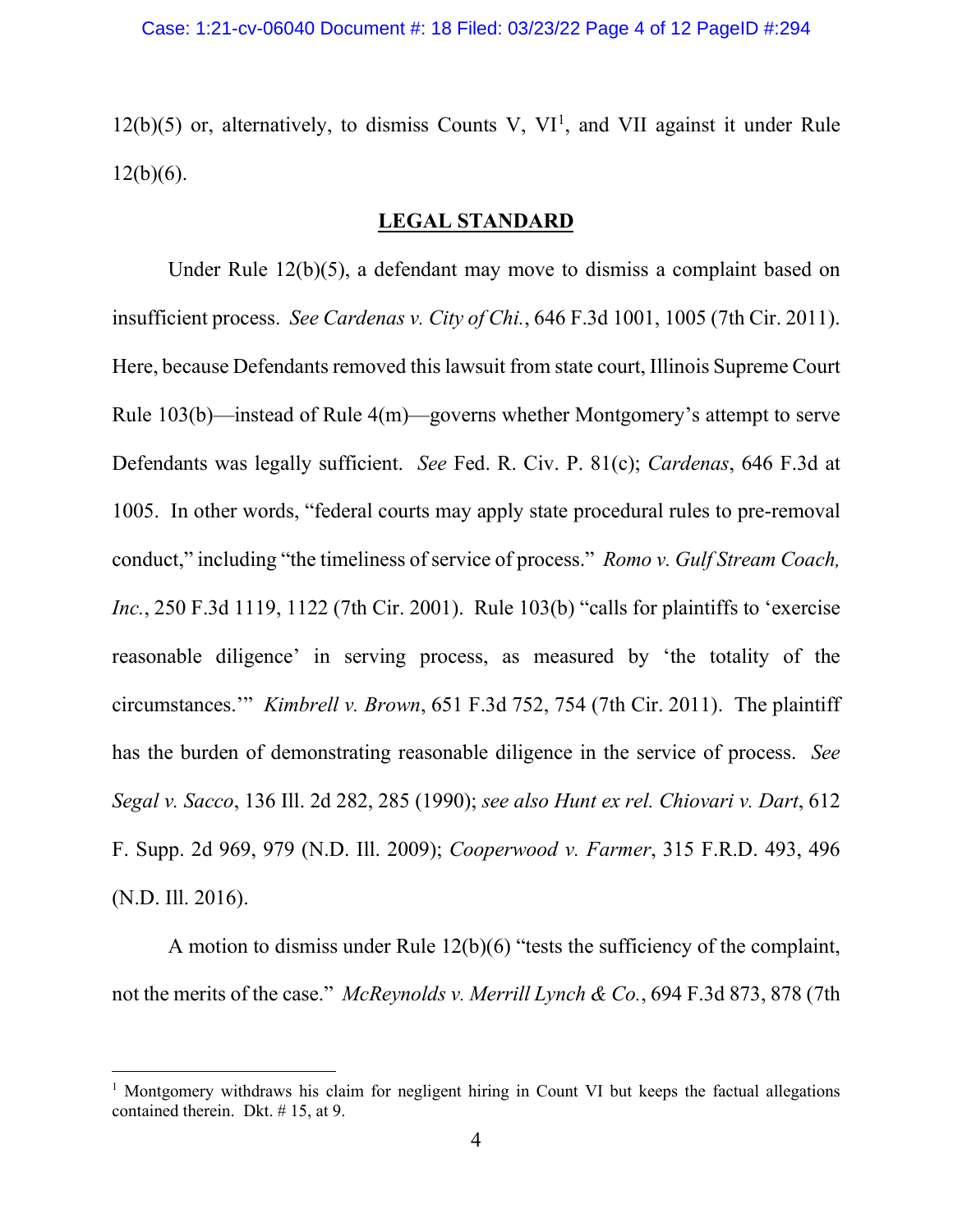Cir. 2012). The Court accepts as true well pled facts in the complaint and draws all reasonable inferences in favor of the plaintiff. *AnchorBank, FSB v. Hofer*, 649 F.3d 610, 614 (7th Cir. 2011). The allegations in the complaint must set forth a "short and plain statement of the claim showing that the pleader is entitled to relief." Fed. R. Civ. P.  $8(a)(2)$ .

A plaintiff need not provide detailed factual allegations, but it must provide enough factual support to "raise a right to relief above the speculative level." *Bell Atl. Corp. v. Twombly*, 550 U.S. 544, 555 (2007). The claim must be described "in sufficient detail to give the defendant 'fair notice of what the . . . claim is and the grounds upon which it rests.'" *E.E.O.C. v. Concentra Health Servs., Inc.*, 496 F.3d 773, 776 (7th Cir. 2007) (quoting *Twombly*, 550 U.S. at 555). "Threadbare recitals of the elements of a cause of action, supported by mere conclusory statements," are insufficient to withstand a Rule 12(b)(6) motion to dismiss. *Ashcroft v. Iqbal*, 556 U.S. 662, 678 (2009). A claim is facially plausible if the complaint contains sufficient alleged facts that allow the court "to draw the reasonable inference that the defendant is liable for the misconduct alleged." *Id*.

### **DISCUSSION**

With the above standards in mind, we address each Motion in turn.

## **I. Motions to Dismiss under Rule 12(b)(5)**

As previously stated, because Defendants removed this lawsuit from Illinois state court, Illinois Supreme Court Rule 103(b) ("Rule 103(b)") governs whether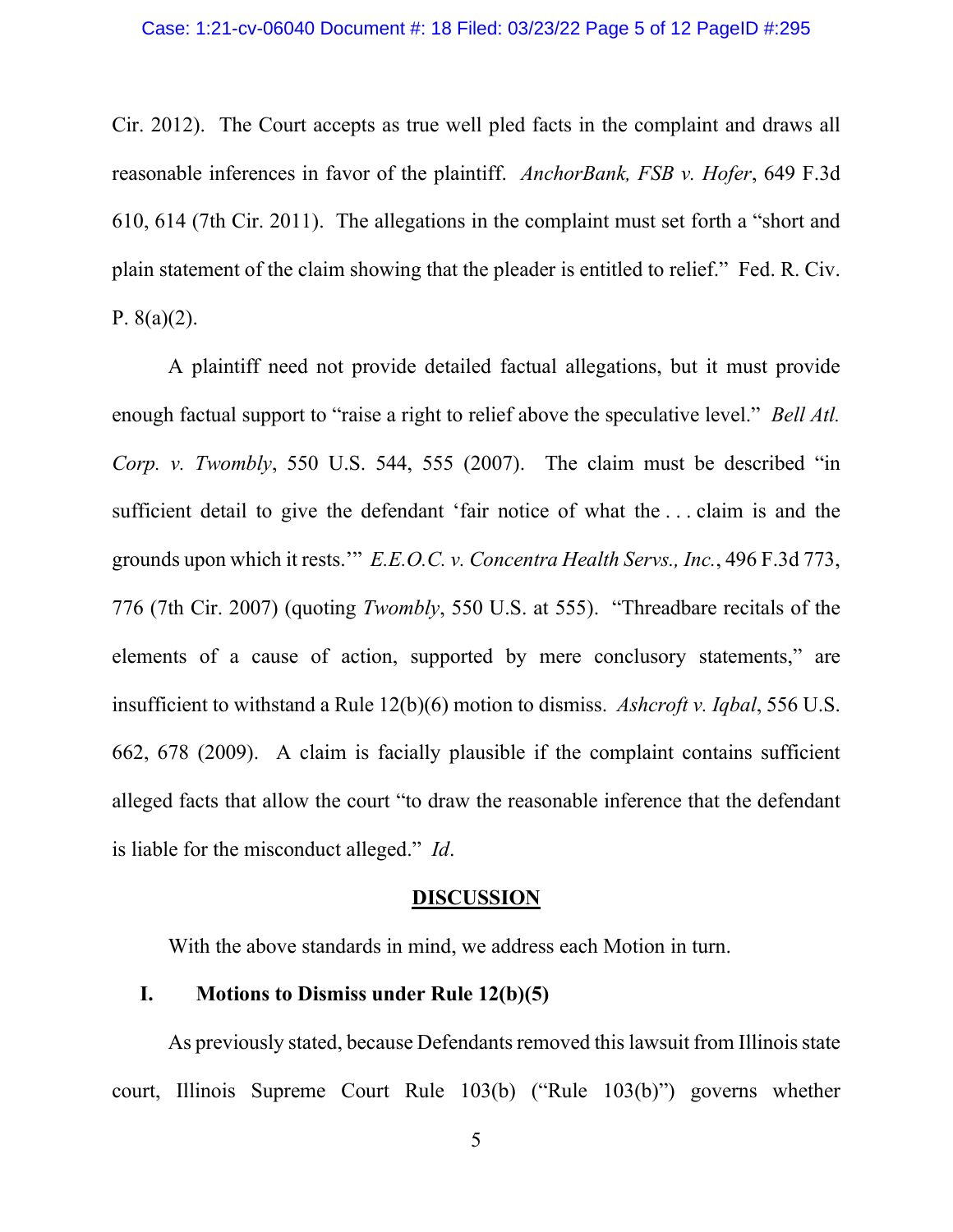Montgomery's attempt to serve Defendants was legally sufficient. *Cooperwood*, 315

F.R.D. at 497. Rule 103(b) states in relevant part:

If the plaintiff fails to exercise reasonable diligence to obtain service on a defendant prior to the expiration of the applicable statute of limitations, the action as to that defendant may be dismissed without prejudice. If the failure to exercise reasonable diligence to obtain service on a defendant occurs after the expiration of the applicable statute of limitations, the dismissal shall be with prejudice as to that defendant only and shall not bar any claim against any other party based on vicarious liability for that dismissed defendant's conduct. The dismissal may be made on the application of any party or on the court's own motion. In considering the exercise of reasonable diligence, the court shall review the totality of the circumstances, including both lack of reasonable diligence in any previous case voluntarily dismissed or dismissed for want of prosecution, and the exercise of reasonable diligence in obtaining service in any case refiled under section 13-217 of the Code of Civil Procedure.

## Ill. S. Ct. R. 103(b).

In moving for dismissal under Rule 103(b), the defendant must initially make a *prima facie* showing that the plaintiff failed to exercise reasonable diligence in effectuating service after filing the complaint. *Emrikson v. Morfin*, 2012 IL App (1st) 111687, ¶ 17. Once the defendant establishes that the time between the filing of the complaint and the date of service suggests a lack of diligence, the burden then shifts to the plaintiff to provide a satisfactory explanation for the delay in service. *Id.* This is determined under an objective standard. *Kole v. Brubaker*, 325 Ill. App. 3d 944, 950 (1st Dist. 2001). In the absence of a satisfactory explanation, the trial court is justified in granting a Rule 103(b) dismissal. *Id.* Ultimately, "[d]ismissal under Rule 103(b) is within the sound discretion of the trial court." *Segal*, 136 Ill. 2d at 286.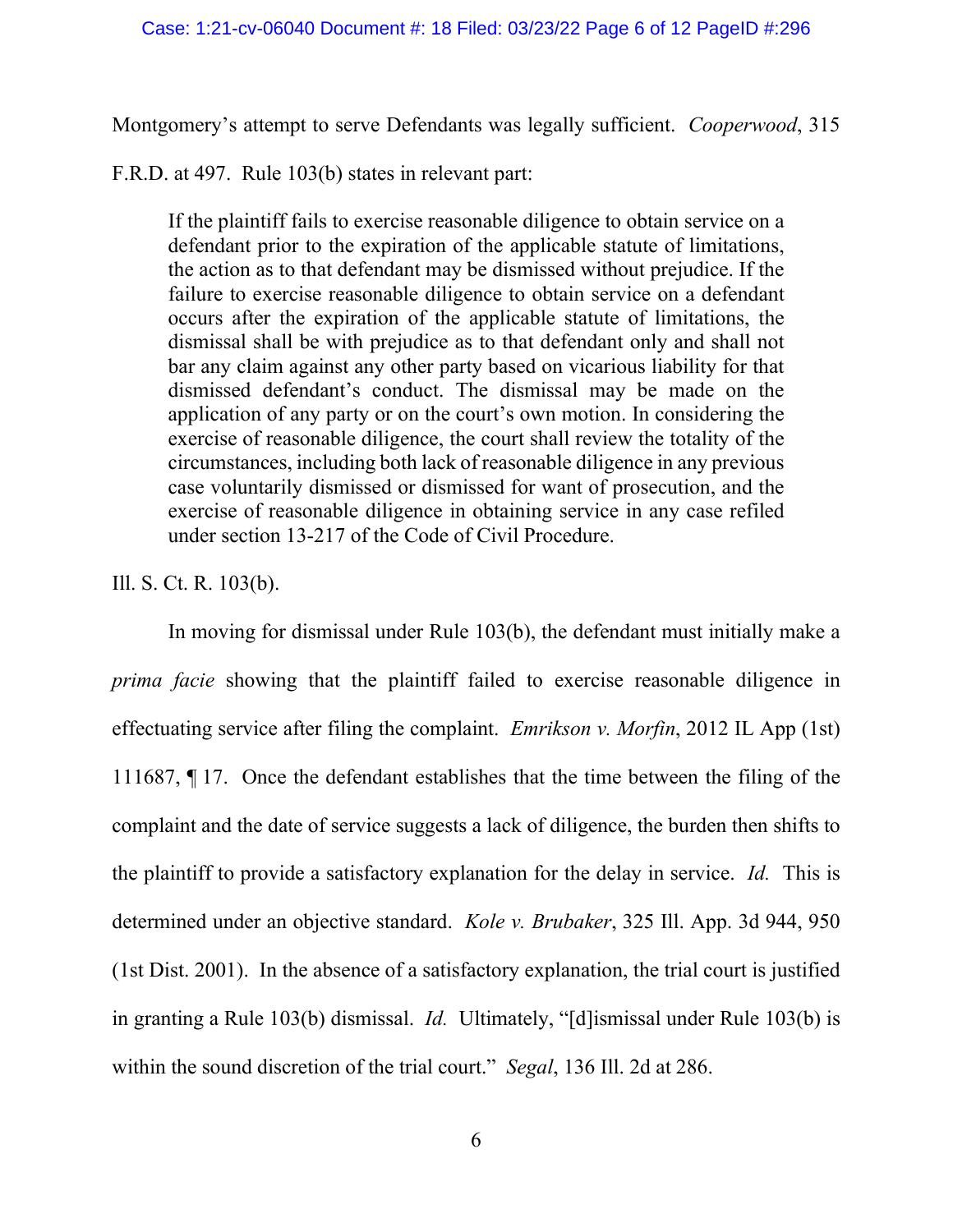### Case: 1:21-cv-06040 Document #: 18 Filed: 03/23/22 Page 7 of 12 PageID #:297

At the outset, we note Montgomery's counsel did not submit any affidavit explaining why it took nearly eight months to serve Defendants in this case; rather, he merely argues facts in his Response and attaches various court documents and other materials. A plaintiff's diligence "must be established factually, by affidavits in conformance with the rules of evidence." *Mayoral v. Williams*, 219 Ill. App. 3d 365, 370 (4th Dist. 1991); *see also Tischer v. Jordan*, 269 Ill. App. 3d 301, 307 (1st Dist. 1995). Counsel's failure to provide the evidentiary support required to show his delay was reasonable and justified under the circumstances justifies dismissal under Rule 103(b). *See Emrikson*, 2012 IL App (1st) 111687, ¶ 17. Nevertheless, for the sake of completeness, we will proceed with our analysis.

A trial court's determination of a plaintiff's lack of diligence is "a fact-intensive inquiry suited to balancing, not bright lines." *Hinkle v. Henderson*, 135 F.3d 521, 524 (7th Cir. 1998). Courts consider a number of factors when determining whether to grant a Rule 103(b) motion, including but not limited to: (1) the length of time used to obtain service of process; (2) the activities of the plaintiff; (3) the plaintiff's knowledge of the defendant's location; (4) the ease with which the defendant's whereabouts could have been ascertained; (5) the defendant's actual knowledge of the pendency of the action as a result of ineffective service; (6) special circumstances which would affect the plaintiff's efforts; and (6) actual service on the defendant. *Case*, 227 Ill. 2d at 212–13; *see also Segal*, 136 Ill. 2d at 287. The Court will consider each of these factors in turn.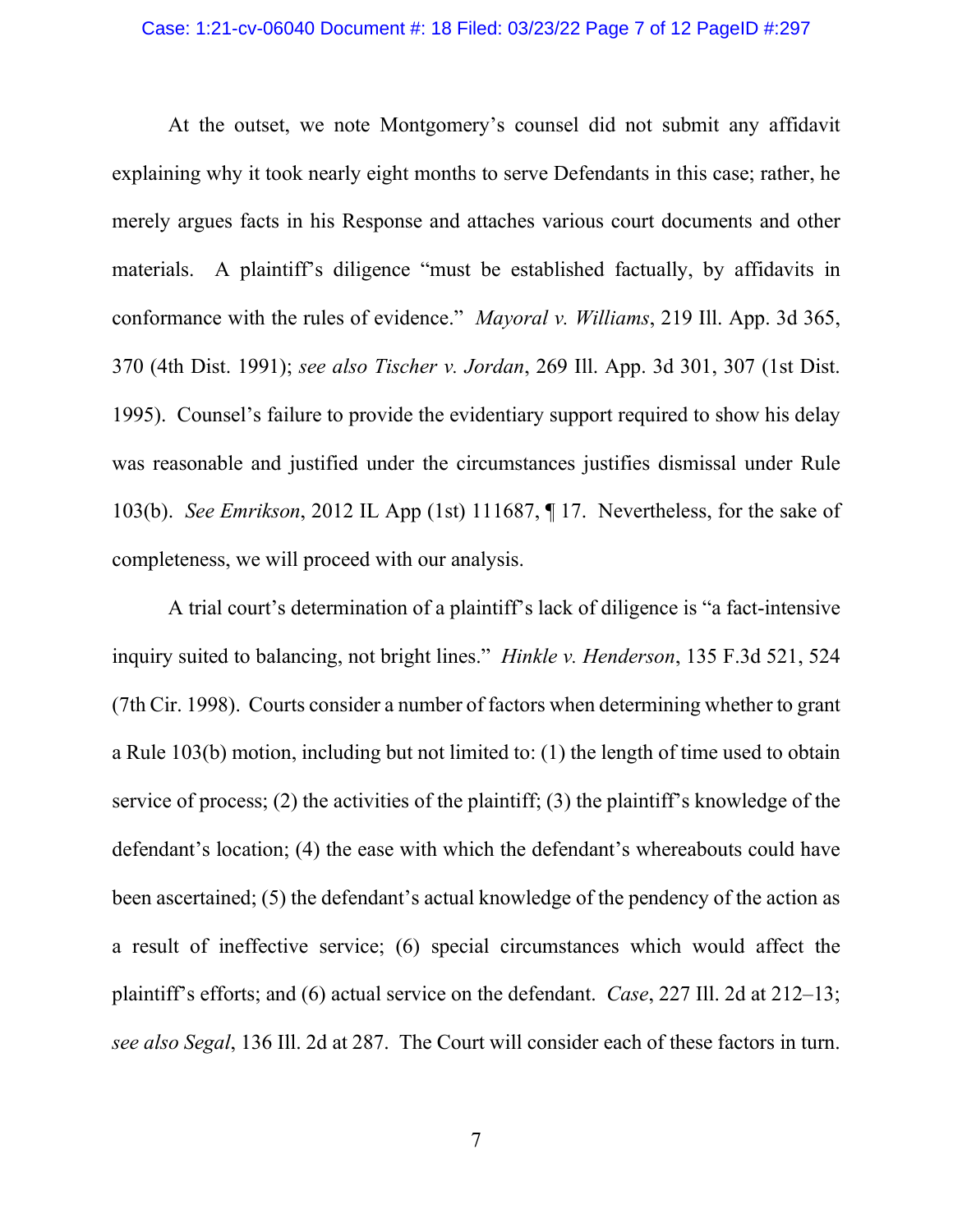### Case: 1:21-cv-06040 Document #: 18 Filed: 03/23/22 Page 8 of 12 PageID #:298

First, the length of time used to obtain service of process. Montgomery filed his Complaint on March 2, 2021, three days before the expiration of the statute of limitations of Montgomery's state law claims. The Village was formally served on October 29, 2021, and Defendants Anderson and Davis were formally served on October 28, 2021, and November 4, 2021, respectively. That Montgomery took nearly eight months after filing suit to serve Defendants evidences a lack of reasonable diligence.[2](#page-7-0) *See Lewis v. Dillon*, 352 Ill. App. 3d 512, 516 (1st Dist. 2004) (affirming dismissal where the plaintiff failed to "effectuate service within a five-month period"); *Smith v. Menold Constr., Inc.*, 348 Ill. App. 3d 1051, 1056 (4th Dist. 2004) (same, and collecting cases).

Next, we consider Montgomery's activities. Summonses were issued for all Defendants on March 3, 2021. Montgomery attempted to serve Defendants via Certified Mail<sup>[3](#page-7-1)</sup> on March 6, 2021. The Certified Mail was delivered to the Village and Davis on March 9, 2021, but Anderson's mail was returned as undeliverable on March 24, 2021.

Sometime in April 2021, Montgomery's attorney was contacted by counsel for the Village regarding proof of service on the Village, yet Montgomery waited until July 1, 2021, to place an alias summons to the Village with the Sheriff. This summons was

<span id="page-7-0"></span><sup>2</sup> Thus, the burden is on Montgomery to provide a satisfactory explanation for the delay. *Kramer v. Ruiz*, 2021 IL App (5th) 200026, ¶ 21.

<span id="page-7-1"></span><sup>&</sup>lt;sup>3</sup> Service by mail is improper under 735 ILCS 5/2-202.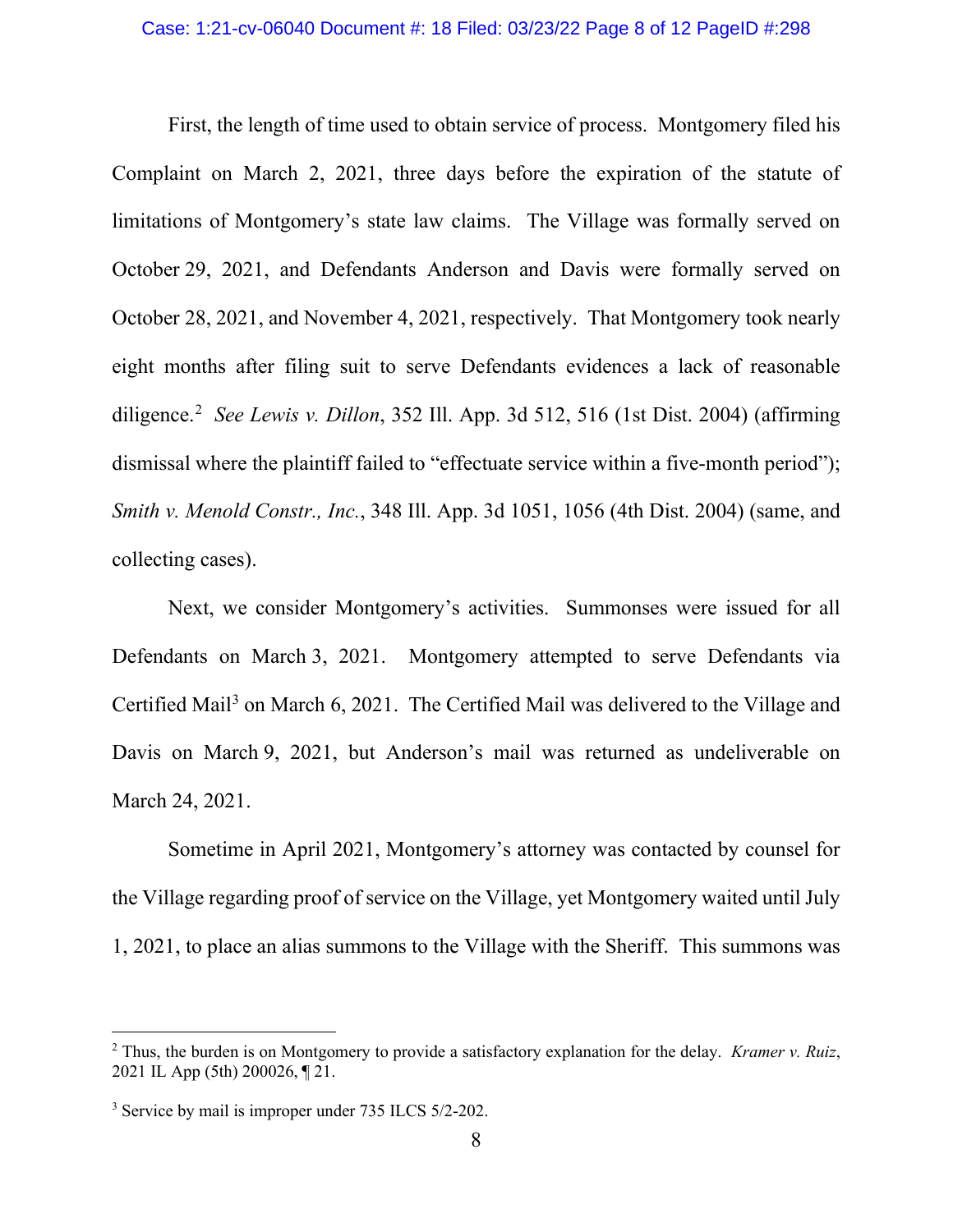### Case: 1:21-cv-06040 Document #: 18 Filed: 03/23/22 Page 9 of 12 PageID #:299

returned indicating no service on August 12, 2021. No further efforts were made to serve the Village until late October.

The next action taken toward serving the Defendant Officers was not until July 9, 2021, when Montgomery's counsel reached out to a potential special process server. A special process server was retained on August 19, 2021, yet counsel did not move to have the special process server appointed until October 13, 2021. Alias summonses were issued on October 22, 2021, and all Defendants were formally served within the next two weeks.

As for the third and fourth *Segal* factors—Montgomery's knowledge of Defendants' locations and the ease with which Defendants' whereabouts could have been ascertained—these factors weigh heavily against Montgomery with respect to the Village. Montgomery presumably knew the proper address for the Village because his Certified Mail was received in early March. If he was unsure about the correct address, he could have asked for it when he spoke with Village counsel in April.

With respect to the Defendant Officers, it is understandable that Montgomery may have encountered some difficulty in obtaining their addresses, particularly because the Defendant Officers no longer work for the Village. However, the fact that the Defendant Officers were served within two weeks of the issuance of the alias summonses suggests Montgomery had the ability to locate the Defendants with relative ease.

9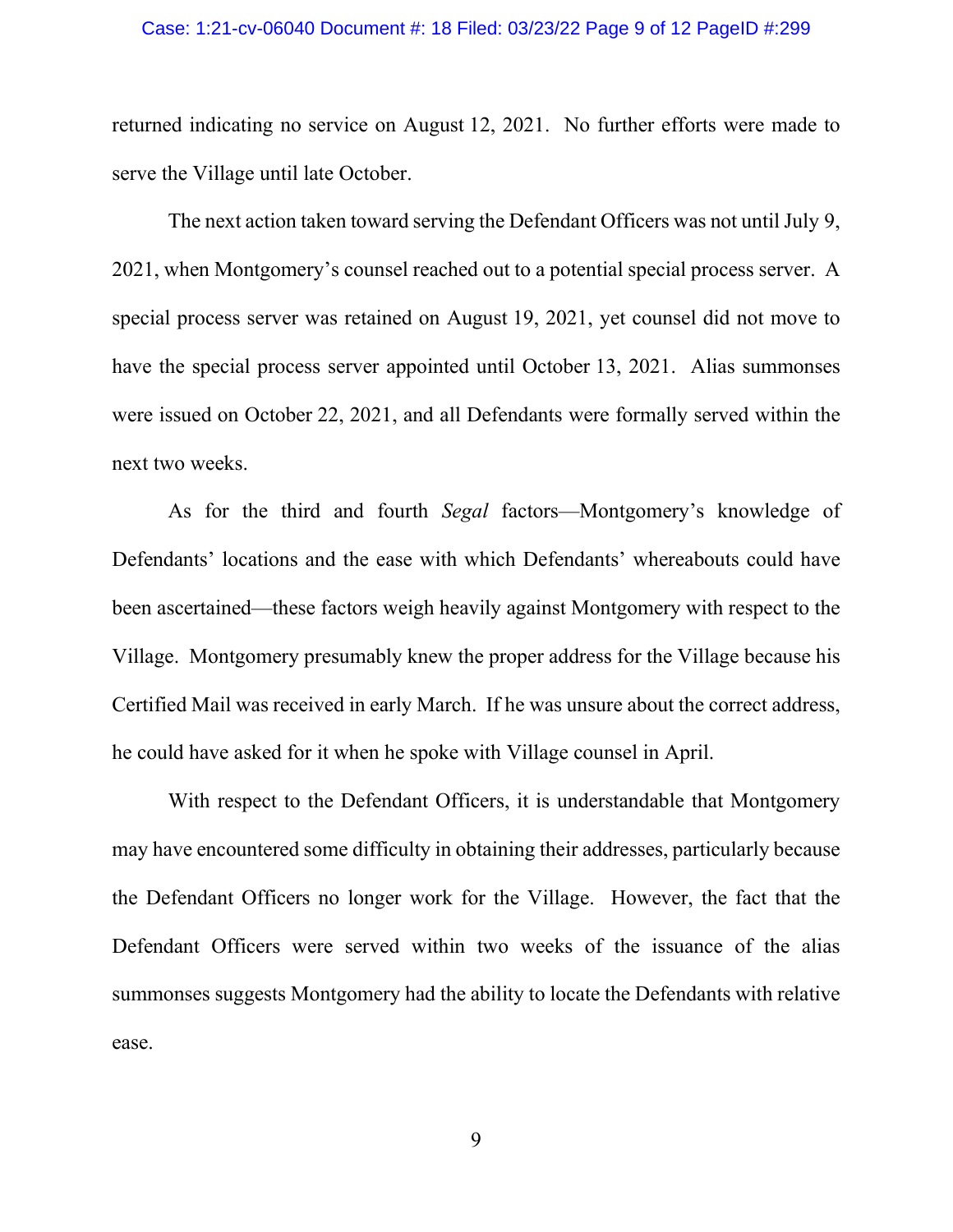### Case: 1:21-cv-06040 Document #: 18 Filed: 03/23/22 Page 10 of 12 PageID #:300

The fifth *Segal* factor is Defendants' actual knowledge of the pendency of the action as a result of ineffective service. This factor weighs in Montgomery's favor as to the Village, but against him with respect to the Defendant Officers. Montgomery suggests his criminal prosecution means the Defendant Officers had notice of his civil lawsuit. We fail to see the connection. In any event, actual notice or knowledge to the defendant of the plaintiff's action, even together with a lack of prejudice to the defendant, will not necessarily preclude dismissal under Rule 103(b). *Kole*, 325 Ill. App. 3d at 952.

Next, we consider whether there were any "special circumstances" present which impeded Montgomery's efforts in obtaining service. Montgomery's counsel generally cites the pandemic and resulting changes to the court system as a special circumstance. He also points out jury trials were suspended in the Circuit Court until September 2021, but it is unclear how this is relevant to Montgomery's efforts to serve Defendants. Counsel also claims the Clerk's Office website was "not functioning normally." In support of this claim, counsel attaches to his Response an email he sent to the Clerk's Office on September 2, 2021, in which he states the website is down and requests the assigned judge's information and case information. Counsel does not explain why he waited until September 2nd to seek out this information, and, regardless of the functionality of the website, the Clerk's Office responded to counsel's request for information the very next day.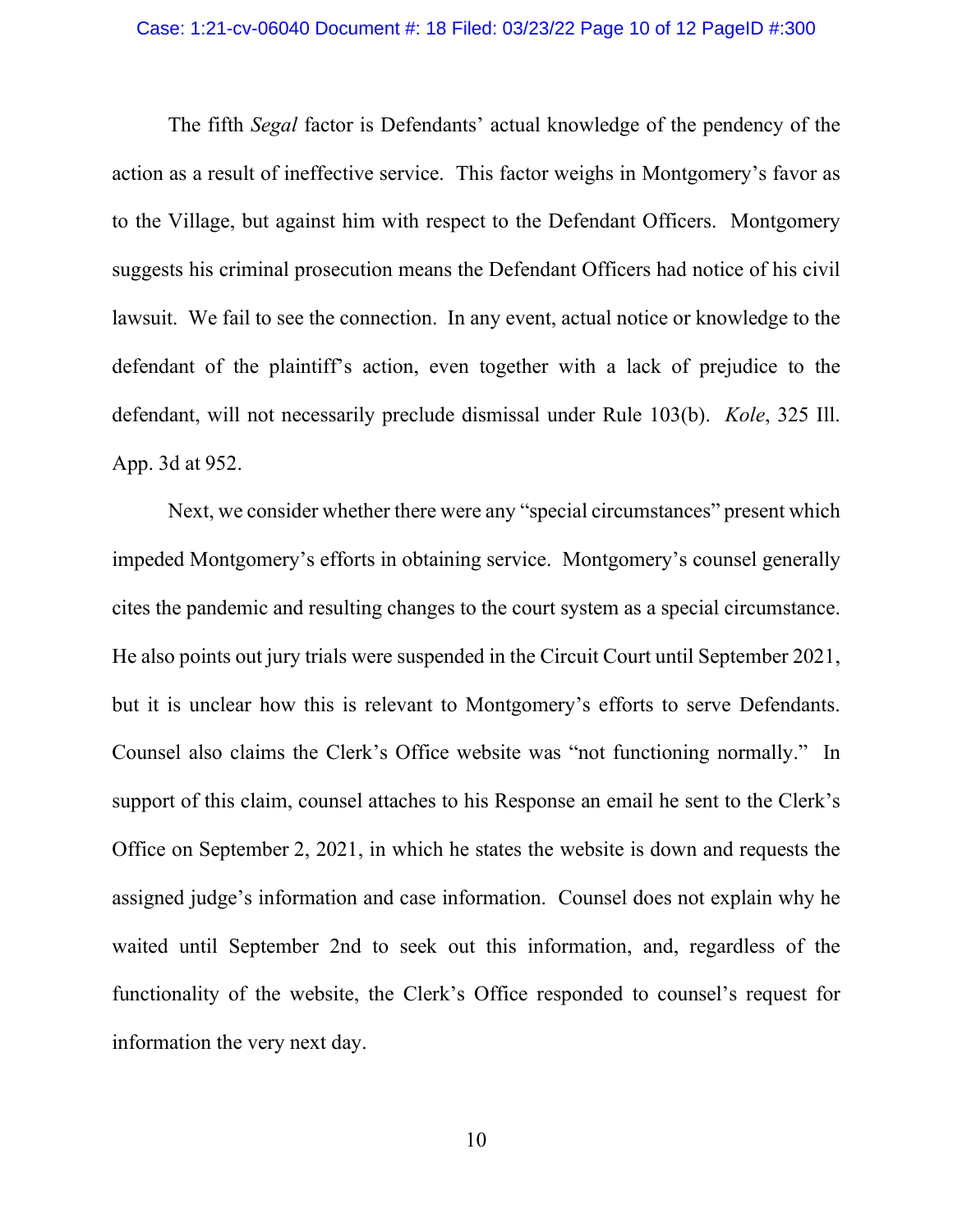### Case: 1:21-cv-06040 Document #: 18 Filed: 03/23/22 Page 11 of 12 PageID #:301

Counsel also points to the "dearth of information on how to locate a particular judge's email and zoom information." We are not persuaded. It took counsel one day to get the case and judge information from the Clerk's Office. While counsel blames the Clerk's Office website, he says nothing of any attempt to check the Circuit Court website, which provides, at a minimum, contact information for all Circuit Court judges and, in many instances, also provides motion schedules and standing orders.

We conclude Montgomery has failed to meet his burden of demonstrating reasonable diligence in effectuating service. Because Defendants were not served within the statute of limitations for Montgomery's state law claims (Counts I through VI), those claims are dismissed with prejudice. *See Kramer*, 2021 IL App (5th) 200026, ¶ 20 ("Rule 103(b) provides that, if the plaintiff fails to exercise reasonable diligence to obtain service on a defendant after the statute of limitations has expired, the circuit court may dismiss the matter and that such dismissal shall be with prejudice."). We recognize this is a harsh result; however, "although controversies should ordinarily be resolved on their merits after both sides have had their day in court, a plaintiff may not complain where the dismissal resulted from her own lack of diligence in effectuating service." *Kole*, 325 Ill. App. 3d at 953. Because Defendants were served within the statute of limitations with respect to the federal claims, those claims are dismissed without prejudice.